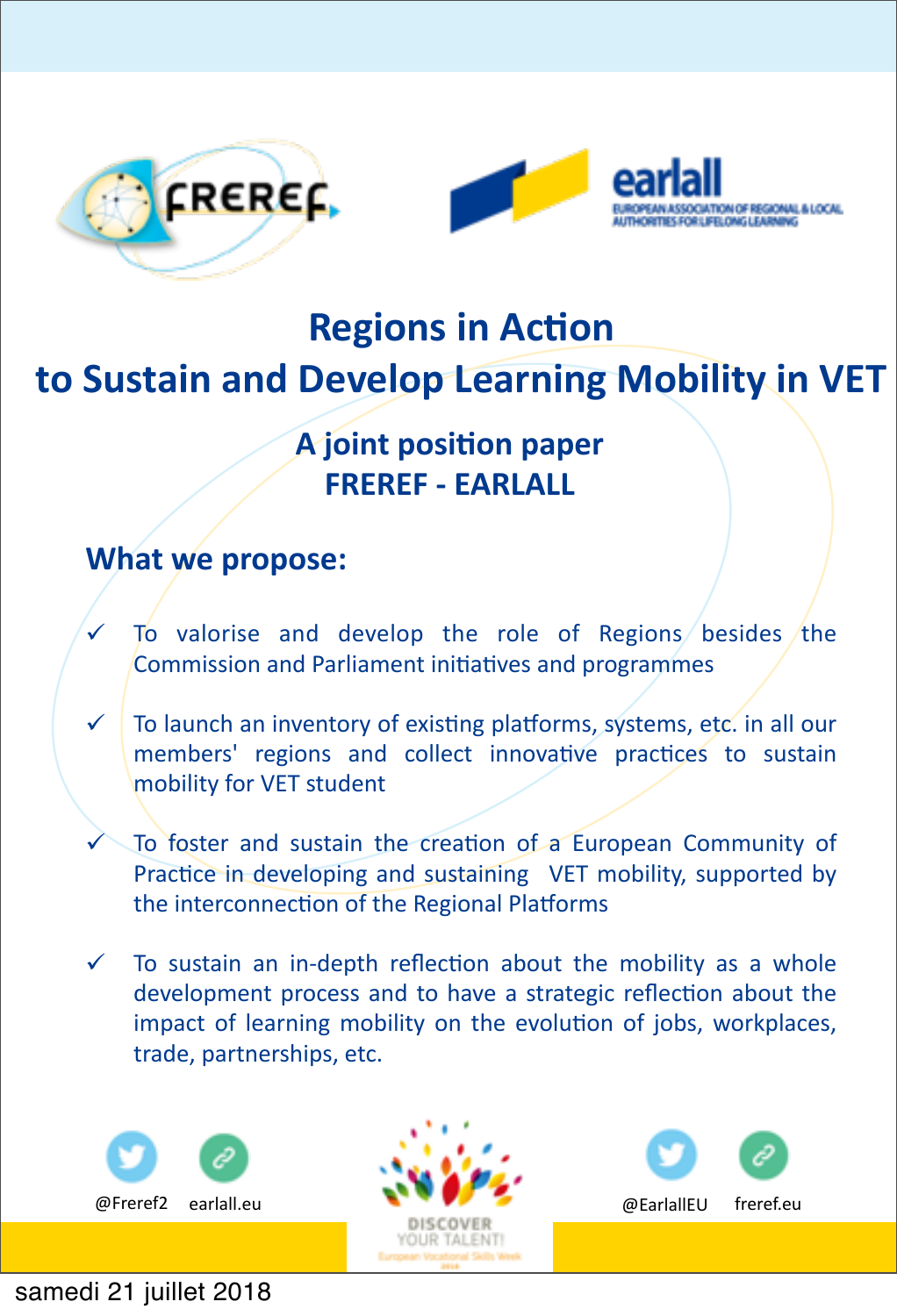## **A Statement**

It is absolutely necessary to multiply the possibilities for young persons in VET to spend time abroad during their learning pathway and, thus, to:

- increase the number of mobilities: number of young people abroad, number of training centres sending and/or housing youngsters, number of companies involved;
- increase the duration of each mobility: one week is definitely not enough; a trimester or semester would be the right time to benefit from "full" mobility;
- enhance the quality of mobility: developing and promoting quality labels could be a good option (like the Euroapprenticeship label);
- focus on the duality school  $+$  company;
- facilitate the validation and recognition of skills and competences acquired non-formally, in companies or in training centres;
- ensure recognition of the benefits of the mobility (for all actors) by creating observatories to evidence the mid and long term effects;
- take the diversity of target groups in VET into account: apprentices, VET students with lower general education, and company based trainees.

#### *"one%moves,%everybody%is%learning%and%changing"*

#### Hence, it is important:

- to acknowledge all the steps already covered, e.g.:
	- for example, the convention between the Rhone-Alpes region and Catalonia 10 years ago;
	- the declaration of Barcelona (2009-2010);
	- impacts survey for European programmes;
	- etc.
- to mobilise all possible financing bodies, programmes, projects and funds:
	- Erasmus+, naturally, but also:
	- other European funds: youth programmes, ESF, ERDF, Interreg, etc.;
	- $\bullet$  national funds:
	- private funds (industries, trade, chamber of commerce, etc.);
	- and *regional* funds;
- to acknowledge the major role played by Regions:
	- they inform;
	- they accompany;
	- they support;
	- they organise;
	- they implement systems and platforms;
	- they put all actors around the table: training centres, chambers of commerce, chambers of trade, industries, entrepreneurs, etc.;
	- and *they also finance* mobilities.

### samedi 21 juillet 2018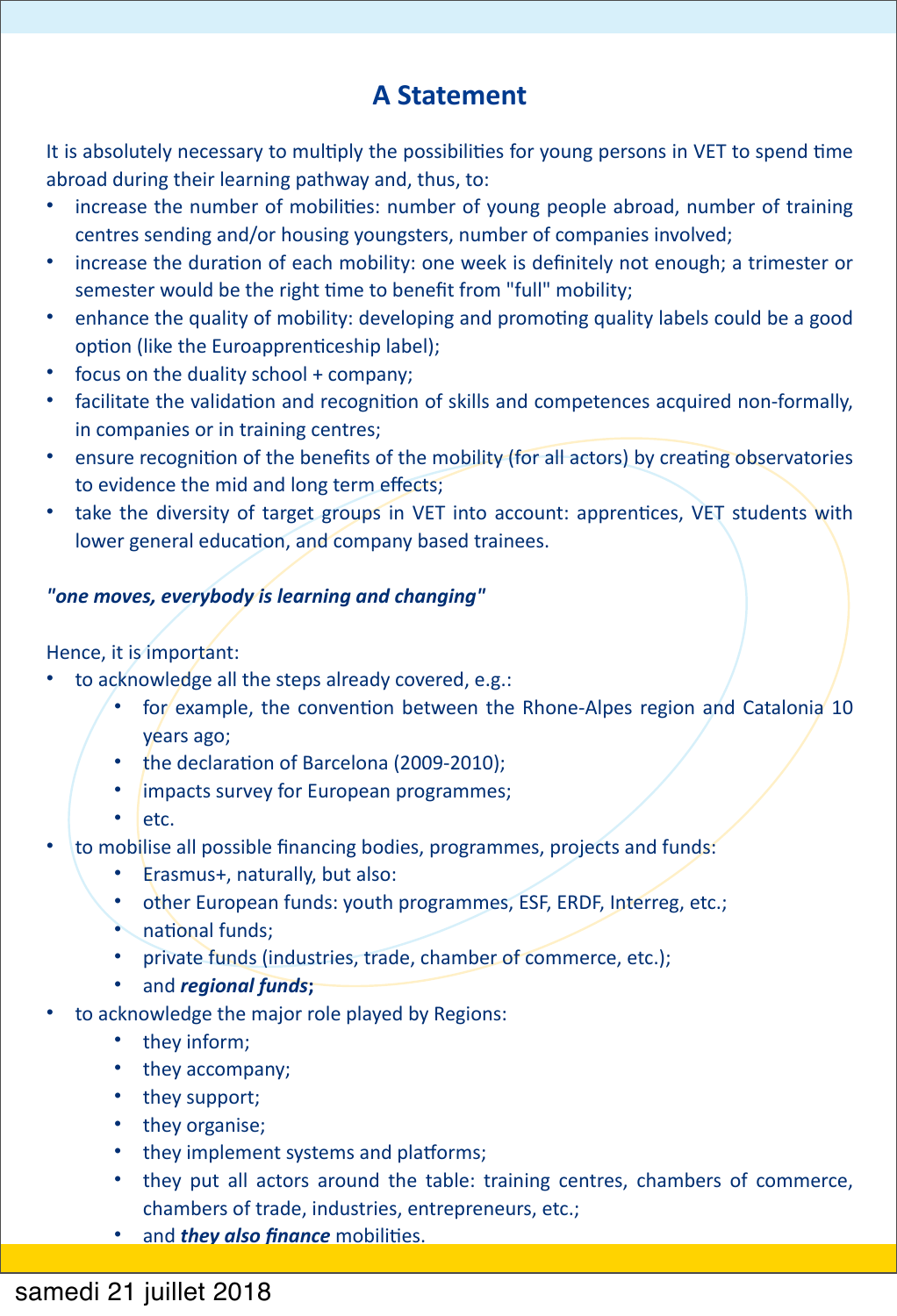#### What we propose

The Networks of Regions FREREF and EARLALL propose to all their members and to all Regions, Municipalities, etc., public and private regional bodies, committed in developing and sustaining learning mobility in VET to act in common:

- to valorise and develop the role of Regions besides the Commission and Parliament initiatives and programmes;
- to promote and sustain the development of Regional Platforms for VET mobility as key assets of regional policies for VET and VET mobility;
- to sustain an in-depth reflection about mobility as a whole development process (before and after and not only during); this means:
	- for Erasmus+, for example, to provide with a specific budget line for building stable  $\bullet$  . partnerships (including companies) to set up lasting processes to prepare VET learning mobilities among them and their networks; to also provide with a budget line to develop a permanent participatory evaluation process within these partnerships;
	- for the Regions, to include all these concerns in their platforms;
	- for all, to develop a joint open dialogue and cooperation between Regions and the European Commission (DG EAC and DG Employment), to better evaluate the impacts and results of the innovations on the policies, and issue relevant advice to go further;
- to have a strategic reflexion about the impact of learning mobility on the evolution of jobs, workplaces, trade, partnerships, etc. The French Agency Erasmus+ is at the origin of the creation of a national observatory for mobility, which is a good initiative. We suggest that the Regional Platforms also develop an Observatory function; assessing impacts at regional level would be more consistent with the learning mobility process management.

#### To start the process

- $\checkmark$  We propose to launch an inventory of existing platforms, systems, etc. in all our members' regions and collect innovative practices to sustain mobility for VET student and more precisely apprentices as defined at the beginning of the paper; this could be supported for example by a European project submitted in the 2017 Calls;
- $\checkmark$  After that, we propose to foster and sustain the creation of a European Community of Practice in developing and sustaining VET mobility, supported by the interconnection of the Regional Platforms; it does not require to create a new structure, but rather to organise structured links and exchanges between the actors in Regional Platforms; to share innovative practices, to improve, enhance and smoothen the mobility process for VET students, because they need more support due to the difficulties we have listed above; the methodology for building the Community of Practice could be derived in a first project and implemented through a new one;
- $\checkmark$  In a longer term, to foster the further creation of **partnerships** of institutions and bodies working in VET mobility, which will launch and promote further common initiatives and projects and collect innovative successful practices.